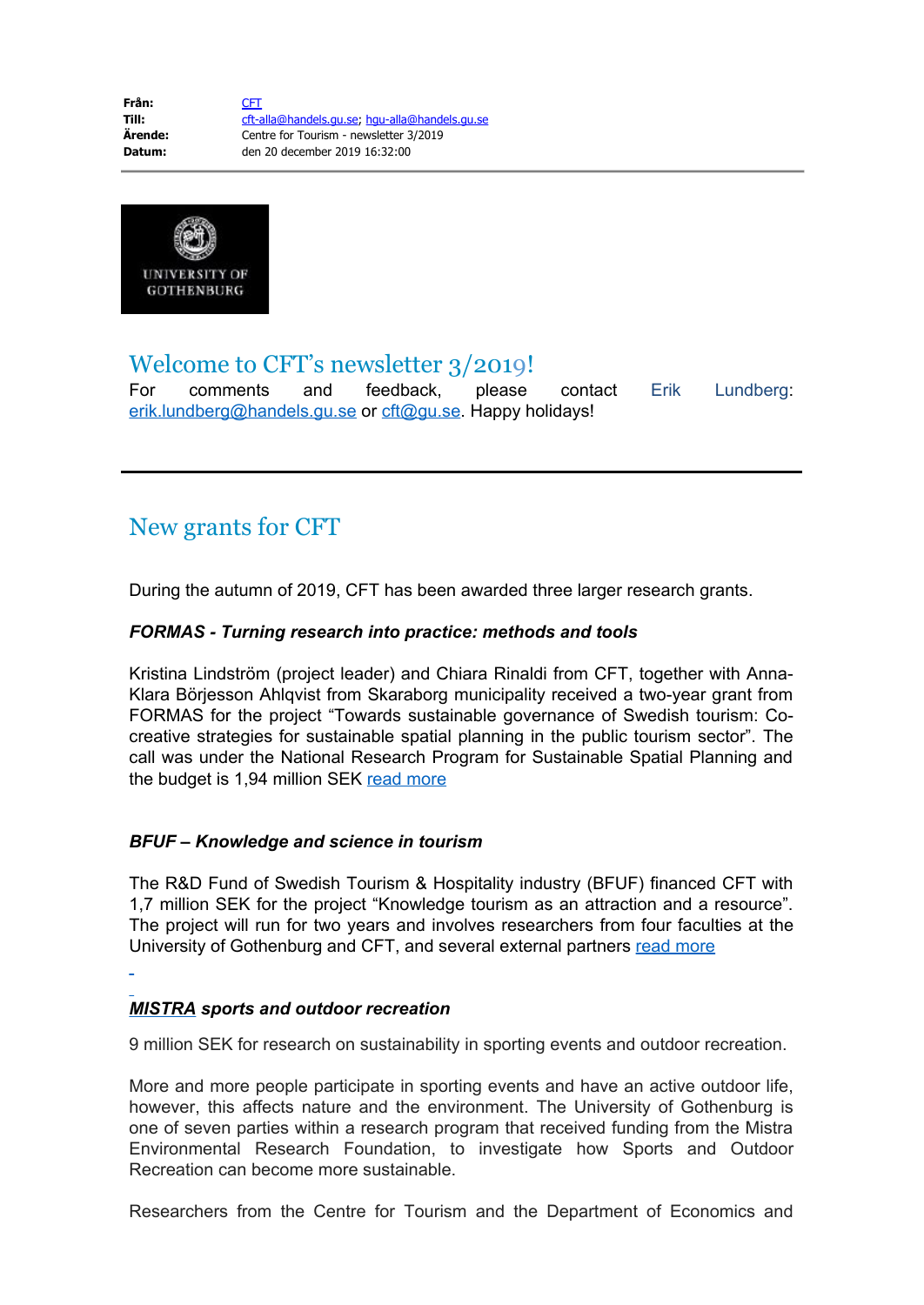Society will work in the program led by Mid Sweden University. The program has received a total of 70 million over four years, of which 9 million are dedicated to the University of Gothenburg. The aim of the program is that Sweden shall become an international leader in research concerning sustainable outdoor recreation and sports. [read more](https://cft.handels.gu.se/english/news-and-events/news/d/9-million-sek-for-research-on-sustainability-in-sporting-events-and-outdoor-recreation..cid1653978)

## EventRights mobilities

Chiara Rinaldi spent the month of August 2019 in mobility from the Centre for Tourism, University of Gothenburg (Sweden) to North Carolina State University

(NCSU) in the USA for the "EventRights - Addressing inequality, enhancing diversity and facilitating greater dialogue in the hosting of sporting mega events" project, financed under EU Horizon 2020 programme.

Chiara's research focus at NCSU was the (mega) sport event governance process in the USA. She was welcomed by Jason Bocarro, Mike Edwards, and Kyle Bunds, who supported her determining which aspects of the wider "event governance process" topic could have been addressed during her mobility, in order to identify relevant academic and non-academic stakeholders that could help her having a better understanding of the research topic in the American context.

Chiara really enjoyed her experience in the USA and strongly recommends other researchers to take part to this great exchange opportunity.

Kristina Lindström spent the month of November 2019 in Western University, Canada.

For those who would like to go on mobility through EventRights (any employee at GU) or who might require further information, please contact Erik Lundberg: [erik.lundberg@handels.gu.se](mailto:erik.lundberg@handels.gu.se)

# Swedish Gastronomy: a Global Success - Symposium

The symposium and workshop held on  $16<sup>th</sup>$  September 2019, was co-organized by CFT and Gastronomiska Akademiens/Måltidsakademiens at the University of Gothenburg. This event gathered different stakeholders to present different perspectives on Swedish gastronomy for the Expo 2020 in Dubai. <https://cft.handels.gu.se/aktuellt/kalendarium/d/?eventId=70136951799>

In the afternoon, a workshop on restaurants and sustainability involving students and stakeholders participating to the morning session of the symposium was held under FOODbiz, Erasmus+ project. The aim of the workshop was to discuss the role of restaurants to influence and change consumption habits towards more sustainable trajectories.

# FOODbiz: final conference and consortium meeting in Poznan (Poland)

On October 16<sup>th</sup> 2019 the Poznan University of Economics (Poland), partner of the